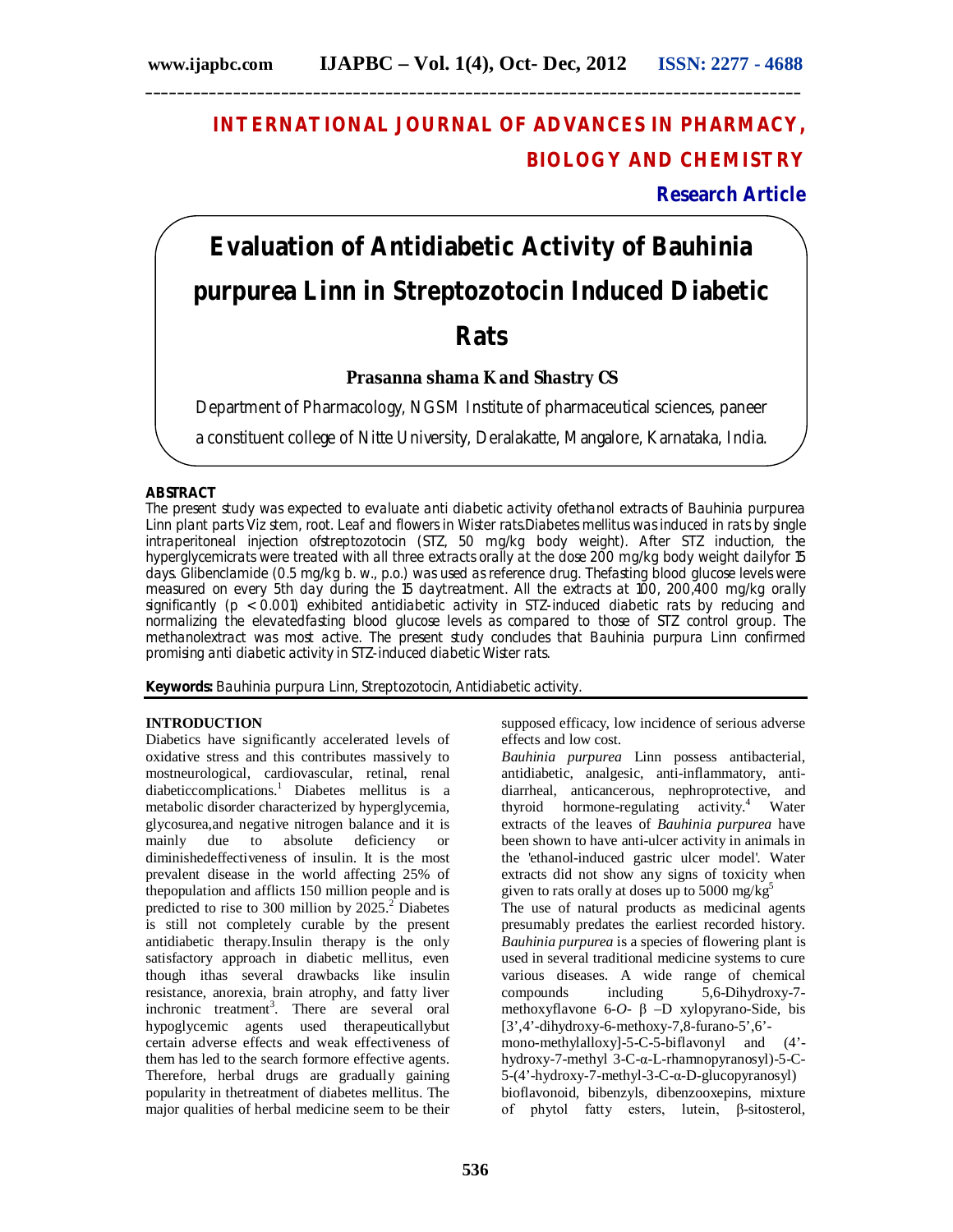isoquercitin and astragalin etc. The present review discusses phyto-chemistry, pharmacology, medicinal properties and biological activity of *B.*  purpurea and its usage in different ailments<sup>4</sup>.

#### **Plant material**

The parts viz; stem, root,leaf,and flowers of *B. purpurea* were collected locally from Deralakatte,karnataka , India. The plant material wastaxonomically identified at the Department of Botany, by Prof (Dr) Noel Pinto St Agnes college Mangalore, Karnataka, India. The voucher specimen was maintained in our research laboratory for future reference. The stem, root, leaf, flower from the plant were collected and the parts were shade-dried with occasional shifting and then coarse powder with mechanical grinder and stored in an airtight container for use inthe study.

#### **Drugs and chemicals**

Streptozotocin (STZ) from SISCO Research Laboratory, Mumbai, India; Glibenclamide from Hoechst, Mumbai, India. All the other reagents used were ofanalytical reagent grade obtained commercially.

#### **Preparation of extract**

The powdered plant material (1000 g) was extracted with ethanol (1000 ml) using soxhlet apparatus. The extacts were separately taken, filtered and evaporated to dryness on hot water bath. The dry extrcats [yield was stem yield: 3gms, root, yield: 4gms, leaves, yield: 3 gms flower, yield: 2.5 gms ] were kept in a vacuum desiccators until use. The Preliminary phytochemical analysis performed presence of triterpenoids & its esters, falavonoids<sup>6</sup>.

#### **Experimental animals**

Adult male Wister albino rats weighing 170-200 g, procured from registered animal house (KSHEMA Deralakatte Kanataka Mangalore India) and were housed in a clean polypropylene cage with not more than four animals per cage and maintained under standard laboratory conditions (temperature  $25 \pm 2$ °C with dark/light cycle 12/12 h). They were fed with standard pellet diet and water *adlibitum.* The animals were acclimatized to laboratory conditions for 10 days prior to experiment. All experimental procedures described were reviewed and approved by the Institutional Animal Ethics Committee.

#### **Acute toxicity studies**

The acute oral toxicity of ethanol extract of *Bauhinia purpurea* Linn in male Swiss albino mice was studied as per reported method. These extracts were given to six groups  $(n = 6)$  of animals at 500, 1000,1500,2000,3000 and 5000 mg/kg body weight  $(b.w.)$  per os  $(p.o.)$ <sup>7</sup> The treated animals were kept under observation for 2 days, for mortality and general behaviour. No death was observedtill the end of the study.

#### **Induction of diabetes**

Diabetes mellitus was induced in overnight fasted rats by asingle intraperitoneal injection of streptozotocin (50 mg/kg body weight). After 3 days, fasting blood glucose levels were measured and the animals showing blood glucose level 225 mg/dl were used for the present investigation.

#### **Experimental protocol**

The rats were divided into six groups  $(n = 6)$ . Group 1 which served as normal non diabetic control all other groups were comprised of diabetic rats. Group 2 served as diabetic (STZ) control. Group 3 served as a standard drug drug glibenclamide (0.5 mg/kg b.w., p.o.)<sup>8</sup> treated, and group 4-15 received ethanol stem, root, leaf, flower extracts at the dose of 100,200, 400 mg/kg b.w., p.o., respectively daily for 15days.<sup>8</sup> Fasting blood glucose (FBG) level of each rat was measured on 0, 5th, 10th and15 day by using a one touch glucometer (Accu-check).

#### **Statistical Analysis**

The experimental data were expressed as mean  $\pm$ standard errorof mean (SEM). Statistical significance was analyzed by one-way analysis of variance(ANOVA) followed by Dunnett's post hoc test of significance. P values of  $\lt$  0.001 were considered as statistically significant.

#### **RESULTS AND DISCUSSION**

The present work was aimed to study the anti diabetic activity of different solvents extracts from B.P in STZ-induced diabetic rats. The results of this study revealed that ethanol extract at the doses of each 200, 400mg/kg body weight orally, demonstrated effective anti hyperglycemic activity in STZ induced diabetic rats; and restored body weight towards normal.

Streptozotocin (STZ) is an antibiotic obtained from Streptomyces achromogenes. STZenters the pancreatic cells via a glucose transporter-GLUT2 and causes alkylation of deoxyribonucleic acid (DNA) leading to pancreatic damage. Its toxicity depends upon the

potent alkylation properties combined with the synergistic action of nitric oxide andreactive oxygen species that continue to DNA fragmentation. As a result of STZ action, streptozotocin pancreatic cells are destroyed by necrosis. STZ is not only damaging tothe pancreatic cells but also to hepatocytes, nephrons and cardiomyocytes.<sup>8,9</sup>

In the present study, hyperglycemia was observed in rats after 3 days of STZ-induction. Treatment with ethanol extracts in STZ-induced diabetic rats,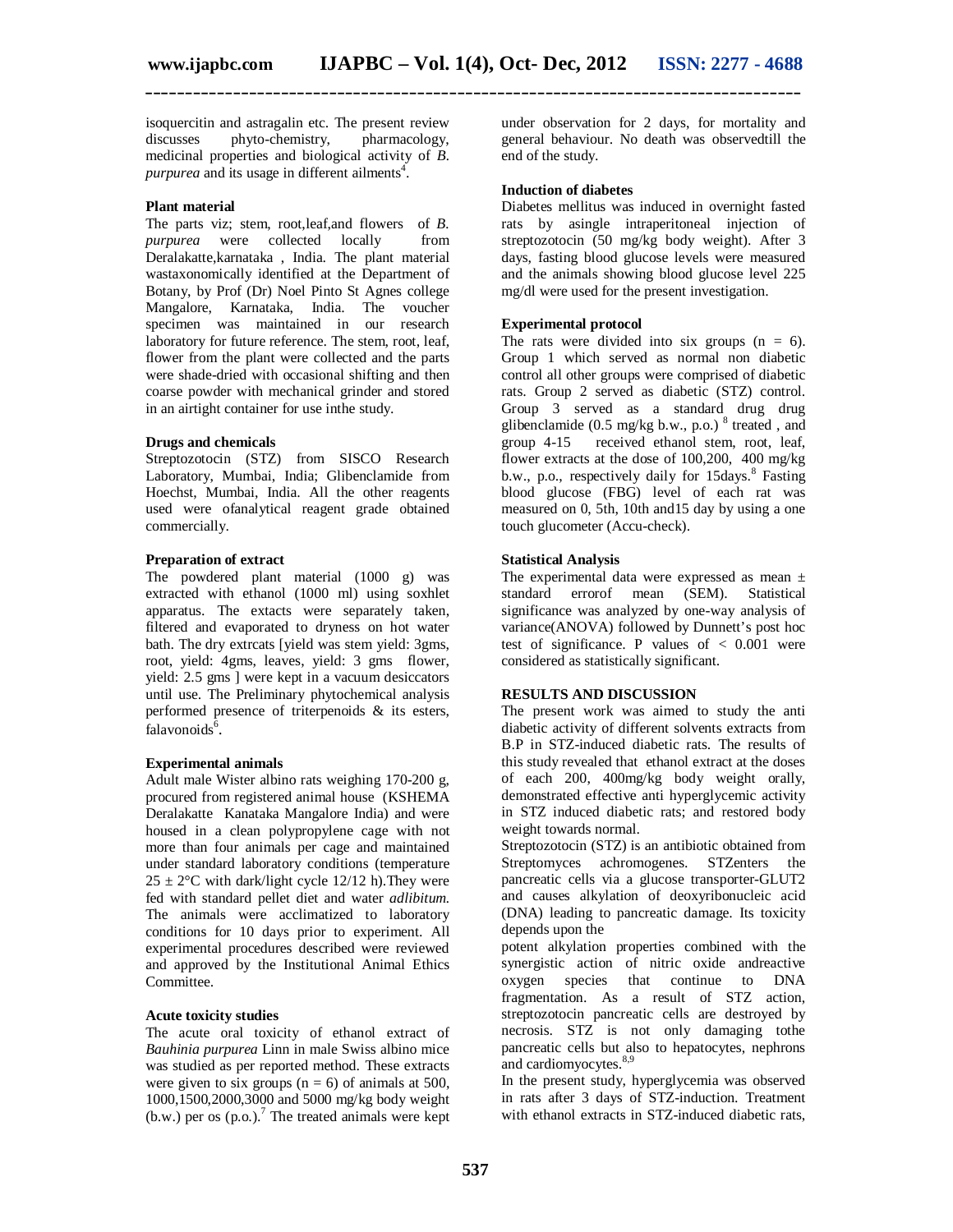started reducing fasting blood glucose levels after 5 days and made them completely normoglycemic after 15 days. The antidiabetic effect of ethanol extracts each at 200, 400 mg/kg dose was found to be comparable to that the effect exerted by the reference drug, glibenclamide at the dose of 0.5 mg/kg (Table 1 & Fig 1) the parts viz; stem,root, leaf, flowers of *Bauhinia purpurea* Linn has antidiabetic effect. Phytochemical screening gave positive test for triterpenoids & its esters, flavonoides. They are known as bio active antidiabetic principles.  $^{10,11}$  has property of  $10,11$  has property of increased insulin secretion , could be resposnsible for its antidiabetic activity. They acts as insulin secretagogues.<sup>12,13</sup> Thus the claim made by the

traditional Indian system of medicine regarding the use of this plant in the treatment of diabetes stands confirms. As far as the mechanism of action is concerned, we can speculate that antihyperglycemic activity of *Bauhinai purpurea*  Linn could be due to an enhancement of peripheral metabolism of glucose, and increase in the production of insulin.

## **ACKNOWLEDGEMENT**

The authors are thankful to Nitte University, Department of pharmacology, NGSM Institute of pharmaceutical sciences, & Nitte education trust, for providing all the neccessory help in carrying out this research work.

| Group                                                                                                                                                                                                                  | Drug                                      | Day o          | Day 05            | Day 10             | Day 15            |
|------------------------------------------------------------------------------------------------------------------------------------------------------------------------------------------------------------------------|-------------------------------------------|----------------|-------------------|--------------------|-------------------|
| 1.                                                                                                                                                                                                                     | Normal                                    | $76 + 0.3$     | $75 \pm 0.04$     | $74 + 0.4$         | $74 \pm 0.5$      |
| 2.                                                                                                                                                                                                                     | .control                                  | $278 \pm 0.5$  | $280 \pm 0.4$     | $285 \pm 0.4$      | $292 \pm 0.4$     |
| 3.                                                                                                                                                                                                                     | Std Glibenclamide.<br>$0.5 \text{ mg/kg}$ | $279 \pm 0.4$  | $95+0.4***$       | $81 \pm 0.5***$    | 78±0.7***         |
| 4.                                                                                                                                                                                                                     | BP St 100mg/kg                            | $278 \pm 0.6$  | $210\pm0.3$       | $198 \pm 0.2$      | $196 \pm 0.8$     |
| 5.                                                                                                                                                                                                                     | BP St 200mg/kg                            | $274 \pm 0.4$  | $170 \pm 0.7**$   | $167 \pm 0.6**$    | $156 \pm 0.5**$   |
| 6.                                                                                                                                                                                                                     | BP St 400mg/kg                            | $278 \pm 0.3$  | $105 \pm 0.4***$  | $100 \pm 0.5***$   | 96±0.8***         |
| 7.                                                                                                                                                                                                                     | BP Rt 100mg/kg                            | $280+0.4$      | $220 \pm 0.1$     | $217 \pm 0.2$      | $215 \pm 0.3$     |
| 8.                                                                                                                                                                                                                     | BP Rt 200mg/kg                            | $282 \pm 0.4$  | $181 \pm 0.08**$  | $175 \pm 0.4**$    | $166 \pm 0.4**$   |
| 9.                                                                                                                                                                                                                     | BP Rt 400mg/kg                            | $283 \pm 0.3$  | $110 \pm 0.53***$ | $109 \pm 0.86$ *** | $108 \pm 0.1***$  |
| 10.                                                                                                                                                                                                                    | BP Lf 100mg/kg                            | $280+0.9$      | $230 \pm 0.23$    | $225 \pm 0.43$     | $220 \pm 0.2$     |
| 11.                                                                                                                                                                                                                    | BP Lf 200mg/kg                            | $279 \pm 0.42$ | $182 \pm 0.56**$  | $178+0.24**$       | $170+0.4**$       |
| 12.                                                                                                                                                                                                                    | BP Lf 400mg/kg                            | $283 \pm 0.05$ | 115±0.48***       | $113 \pm 0.34$ *** | $112 \pm 0.3$ *** |
| 13.                                                                                                                                                                                                                    | BP Fl 100mg/kg                            | $281 \pm 0.04$ | $235 \pm 0.9$     | $230 \pm 0.3$      | $228 \pm 0.7$     |
| 14.                                                                                                                                                                                                                    | BP Fl 200mg/kg                            | $280+0.8$      | $190 \pm 0.2$ **  | $187 \pm 0.4**$    | $183 \pm 0.2**$   |
| 15.                                                                                                                                                                                                                    | BP Fl 400mg/kg                            | $280+0.7$      | $130 \pm 0.5$ *** | $127 \pm 0.6$ ***  | 125±0.4***        |
| ** Represents statistical significance vs. control ( $P < 0.01$ ).<br>*** Represents statistical significance vs. control ( $P < 0.001$ ).<br>B.P: Bauhinia purpurea Linn., St: stem, Rt: root, Lf: Leaf., Fl: Flower. |                                           |                |                   |                    |                   |

**Table 1: Anti Diabetic activity of** *B. purpurea by* **streptozotocin induced diabetes**



**Fig. 1: Anti Diabetic activity of** *B. purpurea by* **streptozotocin induced diabetes**